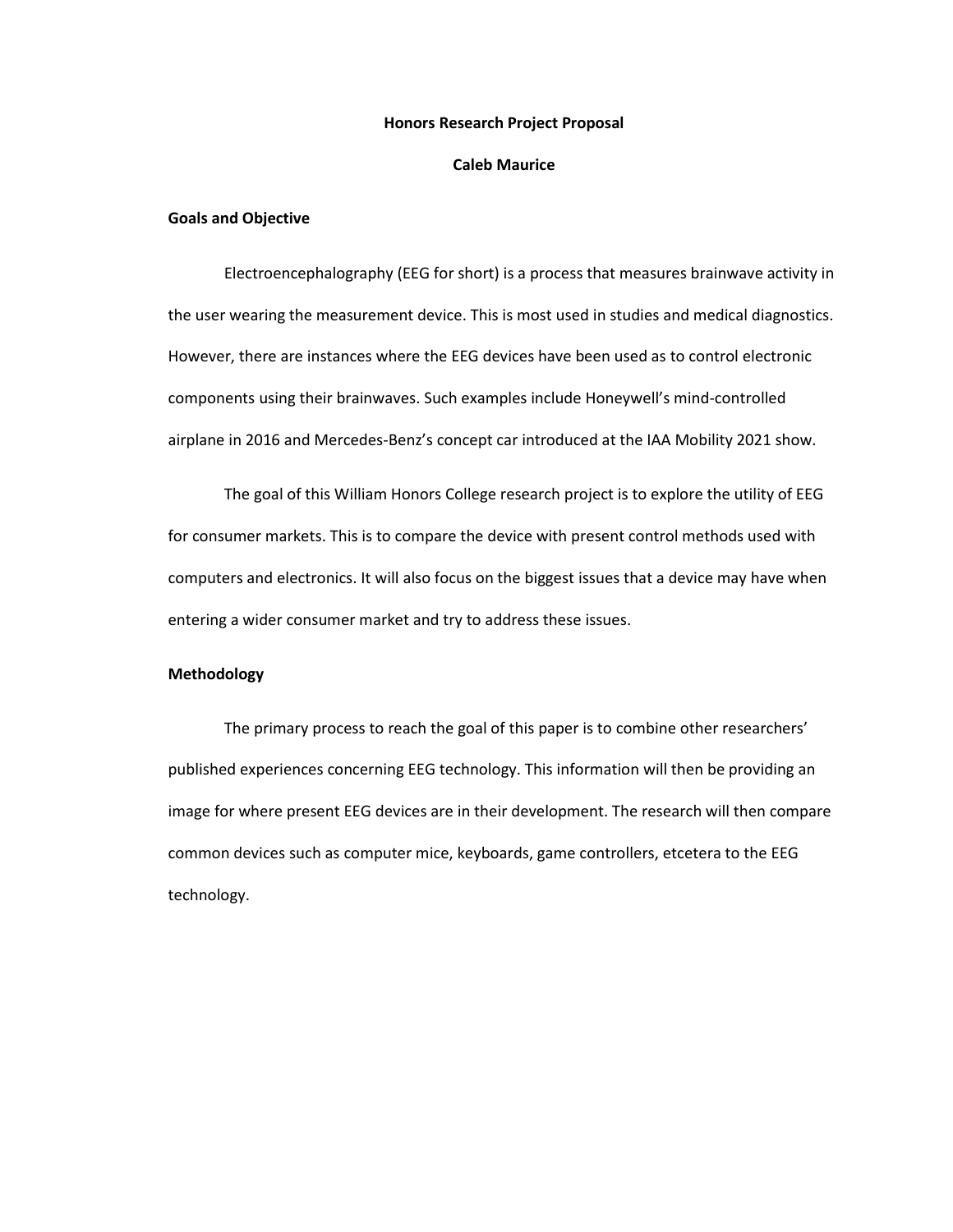#### **Intended Timeline**

- Present: To gather relevant sources and begin drawing patterns on how EEG devices are used and treated.
- November  $20^{th}$ : Have the introduction completed.
- December 4<sup>th</sup>: Have visual aids to clarify comparisons between devices.
- $\bullet$  January 10<sup>th</sup>: Have initial draft to provide to provide to readers.
- April  $15^{th}$ : Have final copy finished to submit on time.

## **Outcome**

The target audience for when the research is completed includes those developing EEG hardware and software engineers who are interested in applying different controls to their interactive programs. The final product the audience should receive from this research will be a guideline of what pitfalls to be warry about and some suggestions on how to make use of EEG technologies' strengths.

## **Academic Impact**

This research expands my experience and knowledge of computer science because it makes use of foundational components of computers and their code. The computer science major focuses on how to write efficient code that is either to be used by consumers or other software engineers. To research the topic of a potential input device can set the groundwork on how future software engineers should treat this in their code.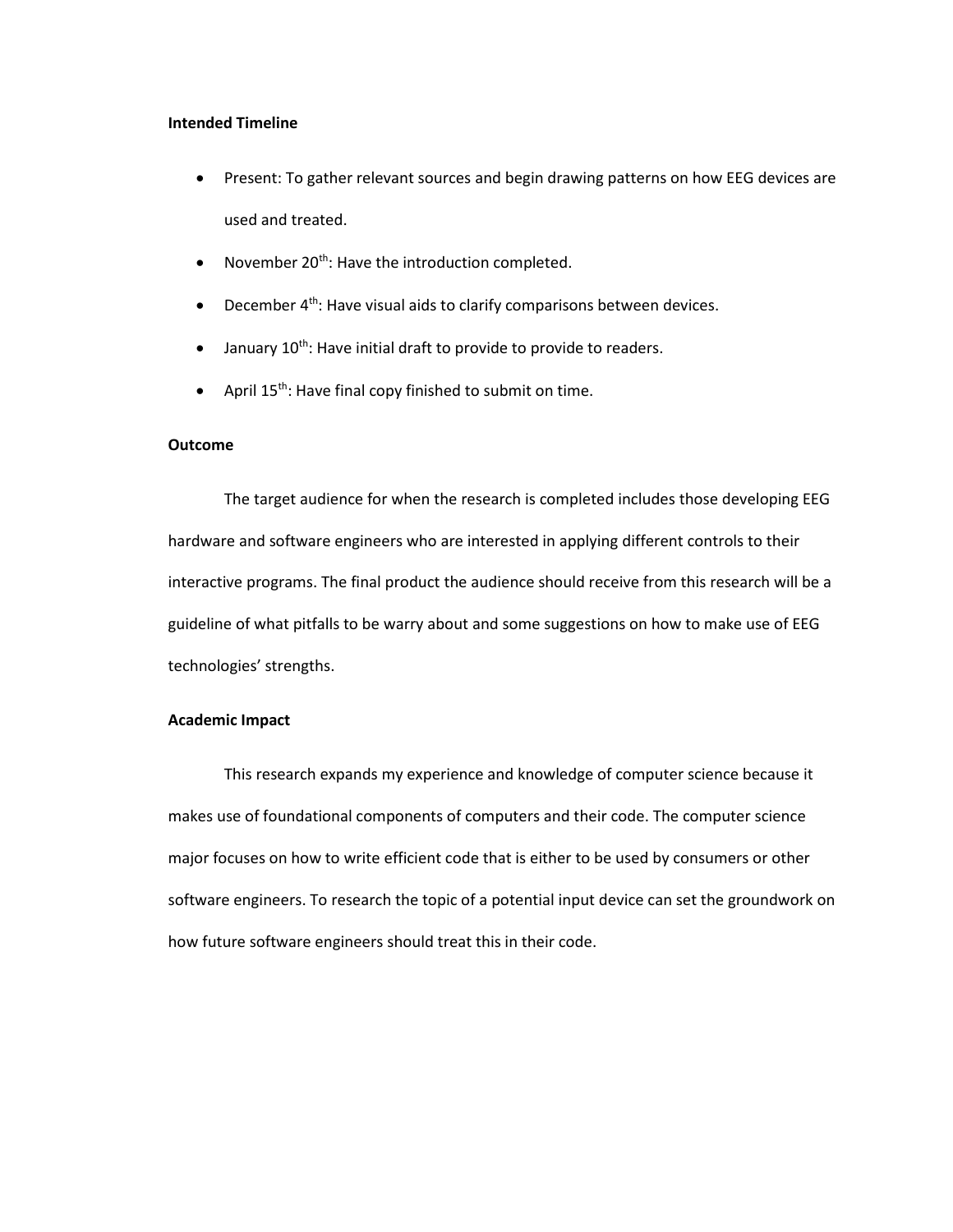There are multiple courses within the department that this research succeeds on. The course that most relates to this course is Interactive Game Design, which introduces students to the creation of software that interacts in real-time with users that handle a variety of control methods. An optional application within that course was to work with irregular controllers to create different input functions. Another course which this research builds off is Software Engineering. Software Engineering introduces students to the real-world skills necessary to work with consumers with variable understandings of how computer code operates.

In conclusion, this research project will be expanding on approaches of how to introduce electroencephalography to a wider market that consists of both consumers and other software engineers. This builds from the computer science studies by making use of interactive input devices and by taking in account the consumer's viewpoint on such a device.